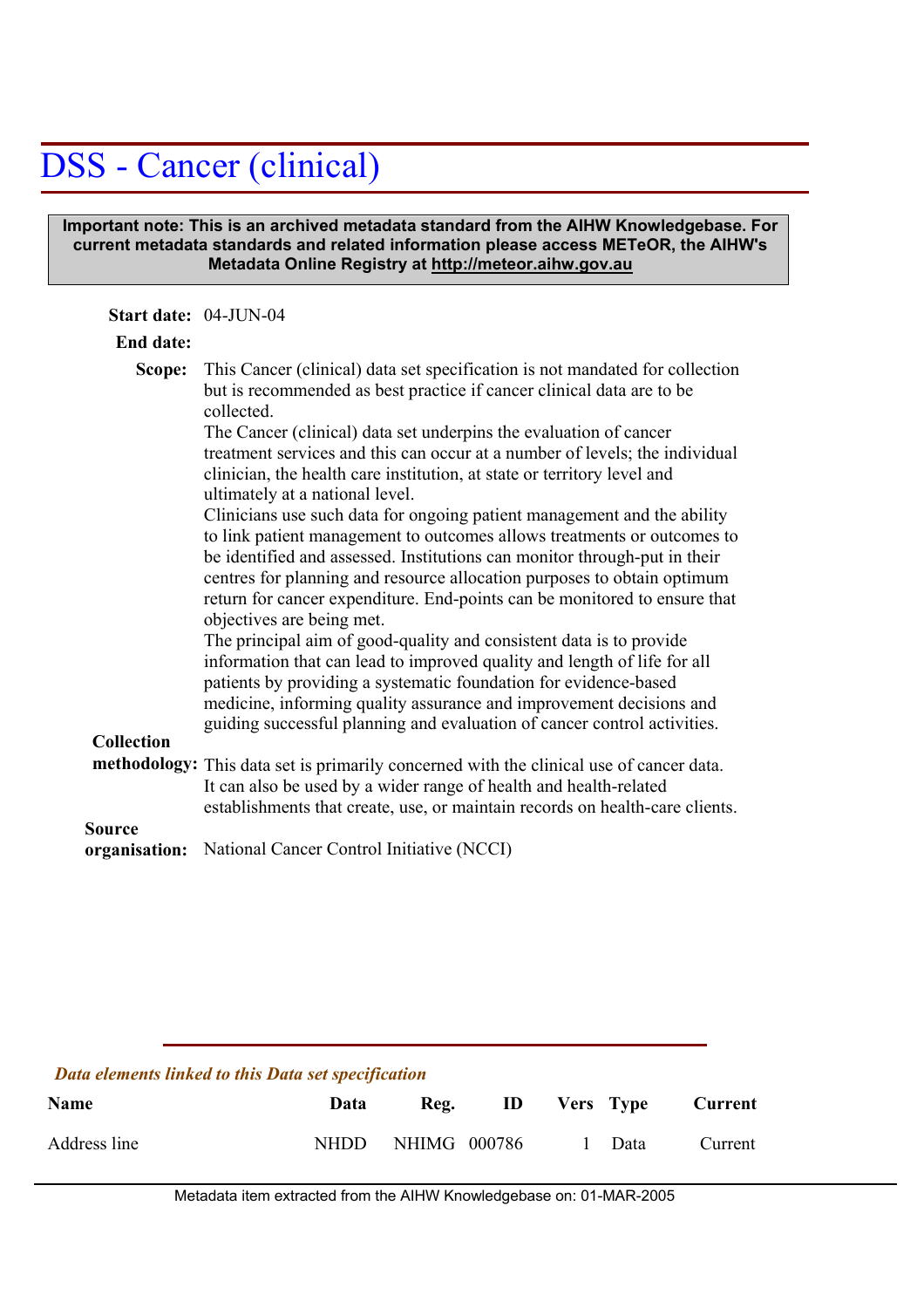|                                |                 |                 |        |                | Element         |         |
|--------------------------------|-----------------|-----------------|--------|----------------|-----------------|---------|
| Cancer initial treatment -     | <b>NHDD</b>     | NHIMG 001055    |        | 1              | Data            | Current |
| completion date                |                 |                 |        |                | Element         |         |
| Cancer initial treatment -     | <b>NHDD</b>     | NHIMG 001056    |        | 1              | Data            | Current |
| starting date                  |                 |                 |        |                | Element         |         |
| Cancer staging - M stage code  | <b>NHDD</b>     | NHIMG 001057    |        | 1              | Data            | Current |
|                                |                 |                 |        |                | Element         |         |
| Cancer staging - N stage code  | <b>NHDD</b>     | <b>NHIMG</b>    | 001058 | 1              | Data            | Current |
|                                |                 |                 |        |                | Element         |         |
| Cancer staging - T stage code  | <b>NHDD</b>     | <b>NHIMG</b>    | 001059 | $\mathbf{1}$   | Data            | Current |
|                                |                 |                 |        |                | Element         |         |
| Cancer staging - TNM stage     | <b>NHDD</b>     | NHIMG 001060    |        | 1              | Data            | Current |
| grouping code                  |                 |                 |        |                | Element         |         |
| Cancer treatment - target site | <b>NHDD</b>     | NHIMG 001062    |        | 1              | Data            | Current |
|                                |                 |                 |        |                | Element         |         |
| Cancer treatment type          | <b>NHDD</b>     | <b>NHIMG</b>    | 001061 | 1              | Data            | Current |
|                                |                 |                 |        |                | Element         |         |
| Date of birth                  | Int.            | <b>NCSIMG</b>   | 002005 | 5              | Data            | Current |
|                                | NCSDD & & NHIMG |                 |        |                | Element         |         |
|                                | <b>NHDD</b>     |                 |        |                |                 |         |
| Date of death                  | <b>NHDD</b>     | <b>NHIMG</b>    | 001063 | 1              | Data            | Current |
|                                |                 |                 |        |                | Element         |         |
| Date of diagnosis of cancer    | <b>NHDD</b>     | <b>NHIMG</b>    | 000771 | 1              | Data            | Current |
|                                |                 |                 |        |                | Element         |         |
| Date of diagnosis of first     | <b>NHDD</b>     | <b>NHIMG</b>    | 001064 | 1              | Data            | Current |
| recurrence                     |                 |                 |        |                | Element         |         |
| Date of surgical treatment for | <b>NHDD</b>     | <b>NHIMG</b>    | 001065 | 1              | Data            | Current |
| cancer                         |                 |                 |        |                | Element         |         |
| Establishment number           | <b>NHDD</b>     | <b>NHIMG</b>    | 000377 | 4              | Data            | Current |
|                                |                 |                 |        |                | Element         |         |
| Family name                    | Int.            | <b>NCSIMG</b>   | 002007 | $\overline{2}$ | Data            | Current |
|                                |                 | NCSDD & & NHIMG |        |                | Element         |         |
|                                | <b>NHDD</b>     |                 |        |                |                 |         |
| Given name $(s)$               | Int.            | NCSIMG 002008   |        | 2              | Data            | Current |
|                                |                 | NCSDD & & NHIMG |        |                | Element         |         |
|                                | <b>NHDD</b>     |                 |        |                |                 |         |
| Histopathological grade        | <b>NHDD</b>     | NHIMG 001066    |        | $\mathbf{1}$   | Data            | Current |
|                                |                 |                 |        |                | Element         |         |
| Initial treatment episode for  | <b>NHDD</b>     | NHIMG 001067    |        | $\mathbf{1}$   | Data            | Current |
| cancer                         |                 |                 |        |                | Element         |         |
|                                |                 |                 |        |                | Concept         |         |
| Intention of treatment for     | <b>NHDD</b>     | NHIMG 001068    |        | $\mathbf{1}$   | Data            | Current |
| cancer                         |                 |                 |        |                | Element         |         |
| Laterality of primary cancer   | <b>NHDD</b>     | NHIMG 000774    |        | 1              | Data            | Current |
|                                |                 |                 |        |                | Element         |         |
|                                |                 |                 | 000091 |                |                 |         |
| Medicare card number           | <b>NHDD</b>     | <b>NHIMG</b>    |        | 2              | Data<br>Element | Current |
| Morphology of cancer           | <b>NHDD</b>     | NHIMG 000775    |        | 1              | Data            | Current |
|                                |                 |                 |        |                | Element         |         |
|                                |                 |                 |        |                |                 |         |